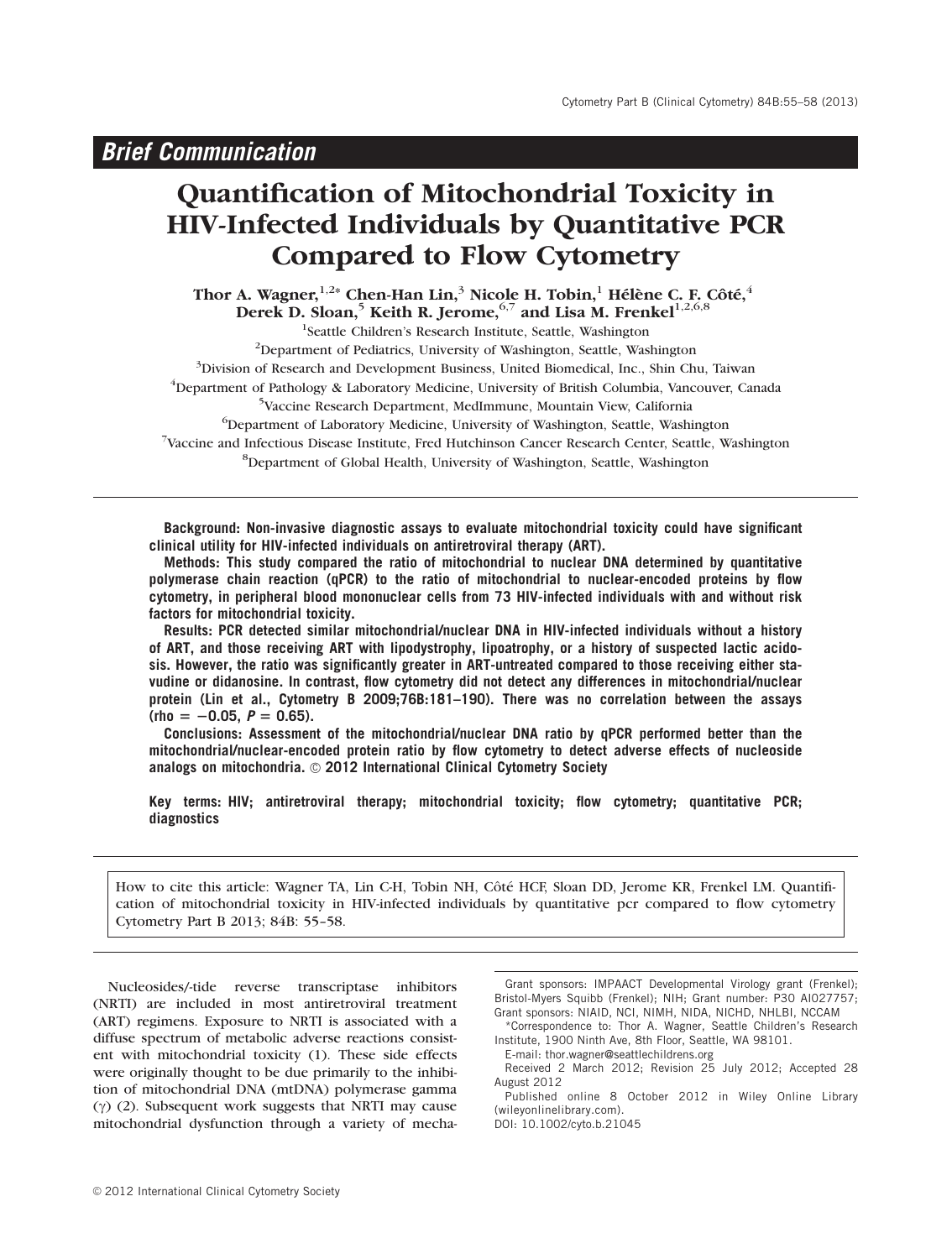nisms, which may vary depending on the specific NRTI and cell type (3,4). Because the clinical symptoms associated with mitochondrial toxicity are variable and range in severity, there would be substantial clinical utility to a non-invasive diagnostic assay to evaluate mitochondrial toxicity in HIV-infected individuals on ART.

Muscle biopsy is commonly used to diagnose genetic mitochondrial disorders (5), and adipose biopsies appear sensitive to evaluate antiretroviral (ARV) associated lipodystrophy (6,7), but tissue biopsies are not practical for routine monitoring during ART. A variety of non-invasive methods have been developed in an effort to assess mitochondrial toxicity using peripheral blood (8,9). The most established approach has been to monitor changes in the amount of mtDNA in peripheral blood as measured by quantitative polymerase chain reaction (qPCR) (10), although these results have been inconsistently associated with metabolic symptoms and/or exposure to NRTI (7,10-15). qPCR amplifies nucleic acid exponentially, which can result in significant inter-assay variability. Despite extensive assay optimization and rigorous standardization, assay variability may be too great for monitoring mitochondria within an individual over time, given that relatively minor changes in the number of mitochondria may influence mitochondrial function. In an effort to improve assessment of mitochondrial toxicity, we developed a method to assess mitochondrial toxicity by quantifying the ratio of mitochondrial to nuclear encoded proteins using flow cytometry (16). This method was reproducible and potentially measures mitochondria function on a single cell level. However, when we explored the potential utility of the assay the ratio of mitochondrial/nuclear proteins was not associated with exposure to stavudine (d4T) or didanosine (ddI) or symptoms of mitochondrial toxicity such as lipodystrophy. We speculated that the lack of correlation could be because the ratio of nuclear- to mitochondrial-encoded proteins is under homeostatic control such that transcription and translation are regulated in order to maintain a relatively constant ratio of mitochondrial proteins in each cell.

In this study, we compared mitochondrial status in subjects' peripheral blood mononuclear cells (PBMC) as determined by our flow cytometry-based assay to qPCR, in order to further evaluate the utility of our flow cytometric assay in the detection of NRTI-associated mitochondrial toxicity and help guide future development of diagnostic assays.

## **METHODS Study Population**

The Institutional Review Board at Seattle Children's Hospital approved the project. All participants gave written informed consent to donate clinical specimens to the Center for AIDS Research Repository at the University of Washington. Two groups of participants were selected: (1) HIV-infected without exposure to ARV or symptoms of mitochondrial toxicity; and (2) HIV-

infected with history of signs or symptoms consistent with mitochondrial toxicity (lactic acidosis, lipoatrophy, or lipodystrophy). Separate aliquots of cryopreserved PBMC from the same specimen were assayed blindly for evidence of mitochondrial toxicity by flow cytometry and qPCR. The flow cytometry data were previously published (16).

## **Methods of Quantifying Mitochondrial Toxicity**

Flow cytometry was performed as previously described (16); the PBMC were permeabilized and stained with anti-cytochrome c oxidase subunit I (COX-I) (Clone 1D6, Molecular Probes, Invitrogen, Eugene, OR), anti-ATP synthase subunit D (Sub-D) (Clone 7F9, Molecular Probes, Invitrogen, Eugene, OR), anti-CD3, anti-CD56, secondary antibodies, and isotype controls. COX-I and Sub-D are both mitochondrial proteins that function in oxidative phosphorylation. COX-I is encoded by mtDNA and Sub-D is encoded by nuclear DNA. The mean fluorescence intensity of lymphocytes  $(CD3+)$ gate) for COX-I and Sub-D was analyzed on a FACSCalibur instrument using CELLQuest software (BD Biosciences, Immunocytometry Systems, San Jose, CA). qPCR was performed as previously published (10,11); a mitochondrial gene (cytochrome C oxidase subunit I (CCOI)) and a nuclear gene (accessory subunit of the polymerase  $\gamma$  [ASPG]) were quantified by real-time polymerase chain reaction (PCR) on a LightCycler 480 (Roche, Roche Applied Sciences, Foster City, CA), using Faststart probe master mix (Roche Diagnostics, Indianapolis, IN). qPCR results were expressed as the ratio of the CCOI copy number to the ASPG copy number.

#### **Statistics**

Mann–Whitney test was used to compare results of participants grouped by ARV use and symptoms. Spearman's rank correlation (rho) was used to evaluate the strength of the relationship between the two assays. Statistics were performed using VassarStats (http://faculty. vassar.edu/lowry/VassarStats.html).

## **RESULTS**

## **Participants**

Specimens from 73 HIV-infected study participants were successfully tested for mitochondrial toxicity using both methods (flow cytometry and qPCR). Forty-eight participants had a history of signs or symptoms consistent with mitochondrial toxicity (lactic acidosis, lipoatrophy, or lipodystrophy), of whom six had laboratory documented lactic acidosis, and nine were on d4T and/ or ddI at the time of specimen collection. Twenty-five participants were ART-naïve and asymptomatic. The median age of the participants with a history of signs or symptoms consistent with mitochondrial toxicity was 42 years old (range 28–60), and they were 83% male, 81% Caucasian, 10% African American, and 8% Latino/a. The median age of the ART-naı̈ve and asymptomatic participants was 37 years old (range 21–56), and they were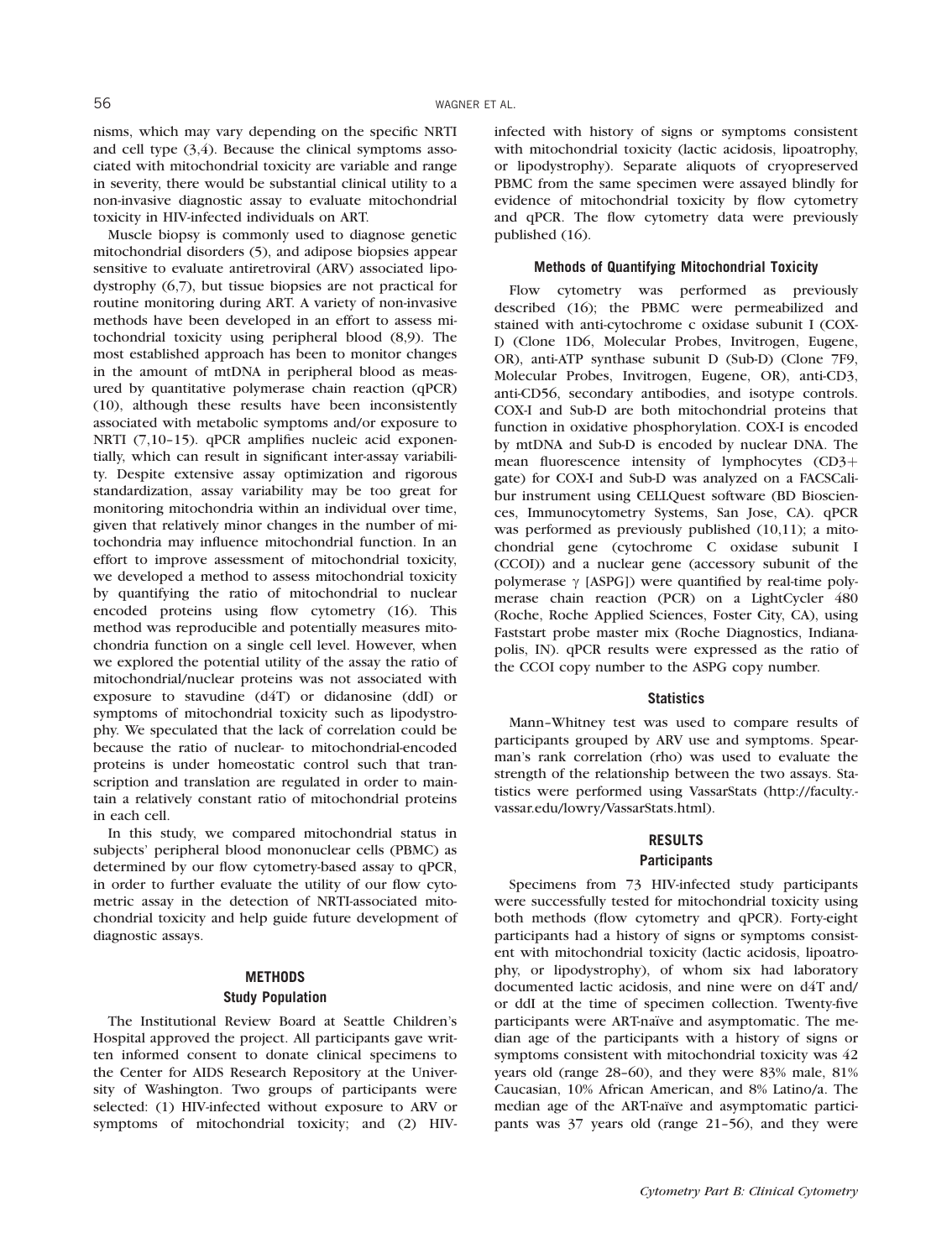FIG. 1. Comparison of qPCR and flow cytometry to assess mitochondria toxicity in HIV-infected subjects with different risks for NRTI-associated mitochondrial toxicity. DNA ratios by qPCR are shown on the right-side Y-axis and protein ratios by flow cytometry are shown on the left-side Yaxis. The scale and X-intercept of the axes have been adjusted to equalize the ratios in specimens from the HIV-infected individuals without ART exposure or symptoms consistent with mitochondrial toxicity. Error bars reflect one standard deviation. Only the difference between mitochondrial/nuclear DNA qPCR ratio in the d4T or ddI group versus the no ART or symptom group was statistically different, indicated with an arrow above the graph. Number of specimens in each category indicated below the X-axis.



84% male, 68% Caucasian, 28% African American, and 4% American Indian.

## **Comparison of qPCR to Flow Cytometry**

Across all participants, the median mtDNA/nDNA ratio by qPCR was 168 ( $n = 73$ , range 57-263, interquartile range (IQR) 131–194). The quantities of mtDNA and nDNA in each specimen assayed were modestly correlated (rho  $= 0.40$ ,  $P < 0.001$ ). In the flow cytometric analysis, the amount of mitochondrial and nuclear protein per lymphocyte were strongly correlated (rho  $=$ 0.72,  $P < 0.001$ ). When the two methods were compared, there was no correlation between the ratio of mtDNA/nDNA and that of their respectively encoded proteins as assessed by qPCR and flow cytometry respectively (rho =  $-0.05$ ,  $P = 0.65$ ).

### **Relationship Between Results and Clinical Characteristics**

Among individuals without a history of ART exposure, the median mtDNA/nDNA ratio was 185 ( $n = 25$ , range 99–263, IQR 140–199), which was not statistically different from those receiving ART who had a history of signs or symptoms consistent with mitochondrial toxicity (lactic acidosis, lipoatrophy, or lipodystrophy) ( $n = 48$ , median ratio 166, range 57-251, IQR 130-188,  $P = 0.35$ ). However, the mtDNA/nDNA ratio of the untreated participants was significantly greater than individuals receiving either d4T or ddI whose median ratio was 116 ( $n =$ 9, range 99-194, IQR 102-148),  $(P = 0.01)$ . There were no statistically significant differences between the three groups by flow cytometry (Fig. 1).

#### **DISCUSSION**

A robust non-invasive approach to monitor for mitochondrial toxicity would simplify the management of ARV used to treat HIV infection. Côté et al. pioneered a qPCR-based approach to quantify the ratio of mtDNA to nDNA in the peripheral blood cells, which has been observed to correlate with severe symptoms of mitochondrial toxicity related to NRTI exposure (10). In an effort to develop a sensitive method suitable for monitoring small changes in mitochondria number within individuals during ART, we previously developed a flow cytometry-based method of quantifying the ratio of mitochondrial-encoded versus nuclear-encoded proteins per lymphocyte (16). In the current study, we evaluated separate aliquots of the same samples by qPCR to compare to our flow methods. The goal was to better quantify NRTI-associated changes in mitochondrial concentrations and ultimately to improve the diagnosis and management of ARV-associated mitochondrial toxicity.

Our analysis of repository samples selected based on risk factors for mitochondrial toxicity found that the qPCR but not flow cytometry detected a relative decrease in mtDNA among subjects receiving d4T or ddI at the time the specimen was collected, compared to control HIV-infected subjects. This is consistent with the recognized association of d4T and ddI and mitochondrial toxicity (17). Neither assay detected differences in mitochondrial concentrations between the groups with a history of symptoms consistent with mitochondrial toxicity and controls. Importantly, our population with past ''mitochondrial toxicity'' had relatively heterogeneous symptoms which may have substantially resolved by the time the specimens were collected. A longitudinal study of individuals with more strictly defined evidence of active mitochondrial toxicity at the time of blood collection may be more informative.